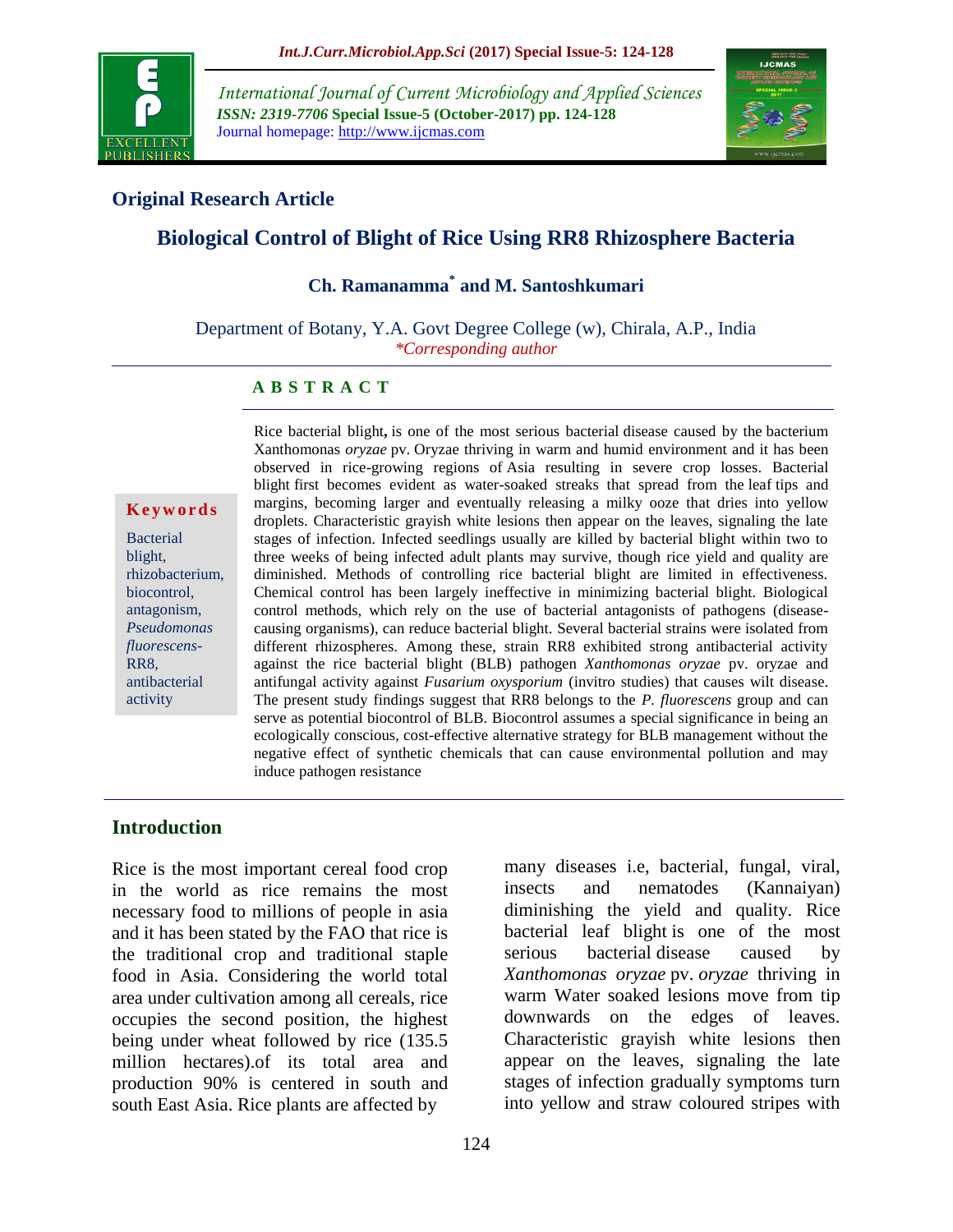wavy margins. In early morning in humid areas yellowish, opaque, turbid drops of bacterial ooze may be seen. In Kresek (wilt) phase, leaves roll completely, droop and plants die completely.

Bacterial blight has been observed in ricegrowing regions of Asia resulting in severe crop losses. Since methods of controlling rice bacterial blight are limited in effectiveness. Chemical control has been largely ineffective in minimizing bacterial blight. Biological control of bacterial leaf blight disease can play a vital role in integrated rice disease management

### **Materials and Methods**

A method was established for isolating and characterizing bacterial strains associated with rhizospheres of rice growing in various parts of India. One gram root soil was sampled from each of the rhizosphere sample and agitated in 100 mL of sterile distilled water for 30 min. The suspension was serially diluted and plated on King's B agar medium (King *et al.,* 1954).

The plates were incubated at 28 °C for 2 days and Single colonies exhibiting bluish green fluorescence were picked under UV light fluorescence (365 nm)) and further purified on the same medium. The selected bacterial strains were characterized by performing standard biochemical tests. Several bacterial strains were isolated from different rhizospheres. Among these, strain RR8 exhibited strong antibacterial activity against the rice bacterial blight (BLB) pathogen, *Xanthomonas oryzae* pv.oryzae and antifungal activity (invitro studies). *Acrocylindrium oryzae* (Sheath rot of Rice), Fusarium oxysporium (wilt rot of Rice) and curvularia species (Black kernel) were isolated from the rice leaves and tested with antagonistic bacterium RR8.

Isolate of X.o.pv.oryzae APX2 maintained on Wakimoto, potato semi synthetic agar medium(PSA) was used.Fifty five days old rice plants were sprayed with inoculum on both sides of fully expanded leaves of TN-1 with the help of an automiser connected to an air line compressor at 50 lb. X.o.pv.oryzae was isolated from inoculated plants lPeptone sucrose agar (PSA) was poured in 9.0 cm diameter Petri plates and after cooling, 100 μL (106 cfu/mL) of Xoo suspension were uniformly spread on the agar surface. Then a loop ful of RR8 inoculum was streak inoculated in the Petri plates and incubated at 28 °C. After 2 days the zone of growth inhibition of Xoo around the strain was measured for studying biological control using flourescent rhizosphere saprophytic bacterium RR 8.

Antagonistic affect of rhizosphere bacterium (RR8) on fungal growth: *Acrocylindrium oryzae* (Sheath rot of Rice), *Fusarium oxysporium* (wilt rot of Rice) and *Curvularia* species (Black kernel) were isolated from the rice leaves and tested with antagonistic bacterium RR8 For the detection of antagonism of RR8 bacteria against the fungal cultures, streak inoculation method was used. 20 ml of SM medium (contained g/l sucrose, 20; Lasparagine2; KH2PO4, 1; MgSo4, 0.5) was poured in to sterilized petri plates.

The plates were held in upside down position after the agar layer was set for one or two days at 28 o C so as to dry off the surface film of water. Then the RR8 rhizosphere bacterium was streak inoculated. After two days. The fungal cultures without rhizosphere bacteria were used for control. The plates after inoculation were incubated for one week at 28 0 c.

Treatment with RR8 was carried out on rice seeds. RR8 treated Fifty five days old rice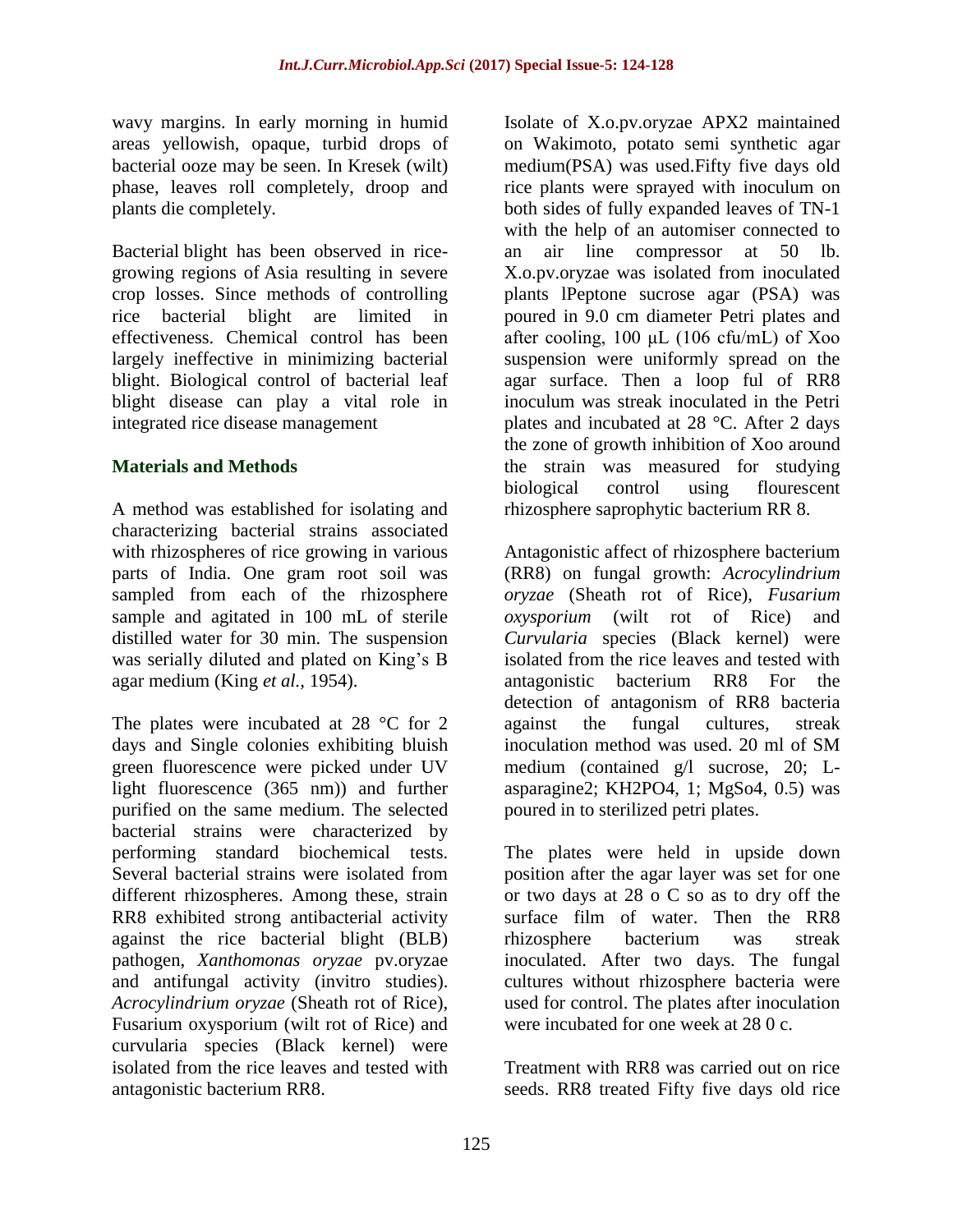plants were sprayed with *Xanthomonas oryzae* pv. oryzae (Xoo) and the efficacy of induced systemic resistance activity was determined against bacterial blight pathogens.

#### **Results and Discussion**

8 Isolates were isolated from the rhizosphere of TN1rice i.e. susceptible variety of bacterial leaf blight of rice disease. All the Eight isolates were screened in vitro for the antagonistic activity against *Xanthomonas oryzae* pv. Oryzae (Xoo). Among the eight tested rice rhizobacteria (RRb) isolates against Xoo, RR8isolate showed inhibition zone at the site of antagonistic growth of BLB and some fungal pathogen. In vivo it is observed that pretreatment of seeds with RR8 (*Pseudomonas fluroscens*) suspension resulted in reductions in bacterial leaf blight of rice. The seed treatment with RR8 also provided good protection of seed against seed borne pathogens resulting increased seed germination and seedling vigour of rice varieties as compare to control.

In the present investigation isolation and screening of different rice rhizobacteria isolates were isolated and antagonistic activity were tested against to bacterial leaf blight pathogen under in vitro condition and other rice fungal pathogens. The results indicated that among the microorganisms tested, *Pseudomonas fluorescens* (RR8)) was highly effective in checking the growth of the pathogen. The rhizosphere bacteria inhibited the growth of X.o.pv.oryzae APX2, *Acrocylindrium oryzae, Fusarium oxysporium* and *Curvularia* cultures showing the antagonizing ability of the RR8 rhizo bacterium.. Biocontrol assumes a special significance in being an ecologically conscious, cost-effective alternative strategy for BLB management without the negative effect of synthetic chemicals that can cause environmental pollution and may induce

pathogen resistance. As an alternate to hazardous chemicals, antagonistic organisms are found effective in controlling the growth of the rice pathogens.

Antagonistic bacteria are considered ideal biological control agents for obvious reasons, like rapid growth, easy handling, and aggressive colonization of the rhizosphere (Weller 1988). Bacterial antagonists have been evaluated with various degrees of success for the suppression of rice diseases of fungal origin (Vasudevan *et al.,* 2002). The antagonistic fluorescent pseudomonas produces one or more metabolites, such as phenazine-1 carboxylic acid, DAPG, pyoluteorin, pyrrolnitrin (PRN), and oomycin. Among these, DAPG is a polyketide antibiotic with a broad spectrum of antimicrobial properties and is produced by fluorescent

The inhibition of Pseudomonas is carried out by the production of some siderophores like<br>Pseudobactin. prochelin. proveradine. pyochelin, pyoveradine, ferribactin, ferrichrome, ferrioxamine, phytosiderophorous etc., antibiotics like phenazines, pyoluteorin, tropolone, pyocyanine,2,4- diacyetyl phologlucinol (DAPG), pyrrolntrin. Secondary metabolites like Hydrogencyanide, phenazine-1 carbosylic acid (PCA),Oomycin A, indole-3 acetic acid, chitinsae, β- 1,3 glucanase, laminariase. So by the production of many antibiotics, siderophores and other toxins *Pseudomonas fluroscences* acts as an effective and broad spectrum antagonistic spectrum. (Karthikeyan Arumug *et al.,* 2013) producing some plant growth promoting substances that mainly include Auxins, gibberellins and cytokinins. Hence it is collectively known as plant growth promoting Rhizobacteria (PGPR).

In the present study it is observed that pretreatment of seeds with RR8 (Pseudomonas fluroscens) suspension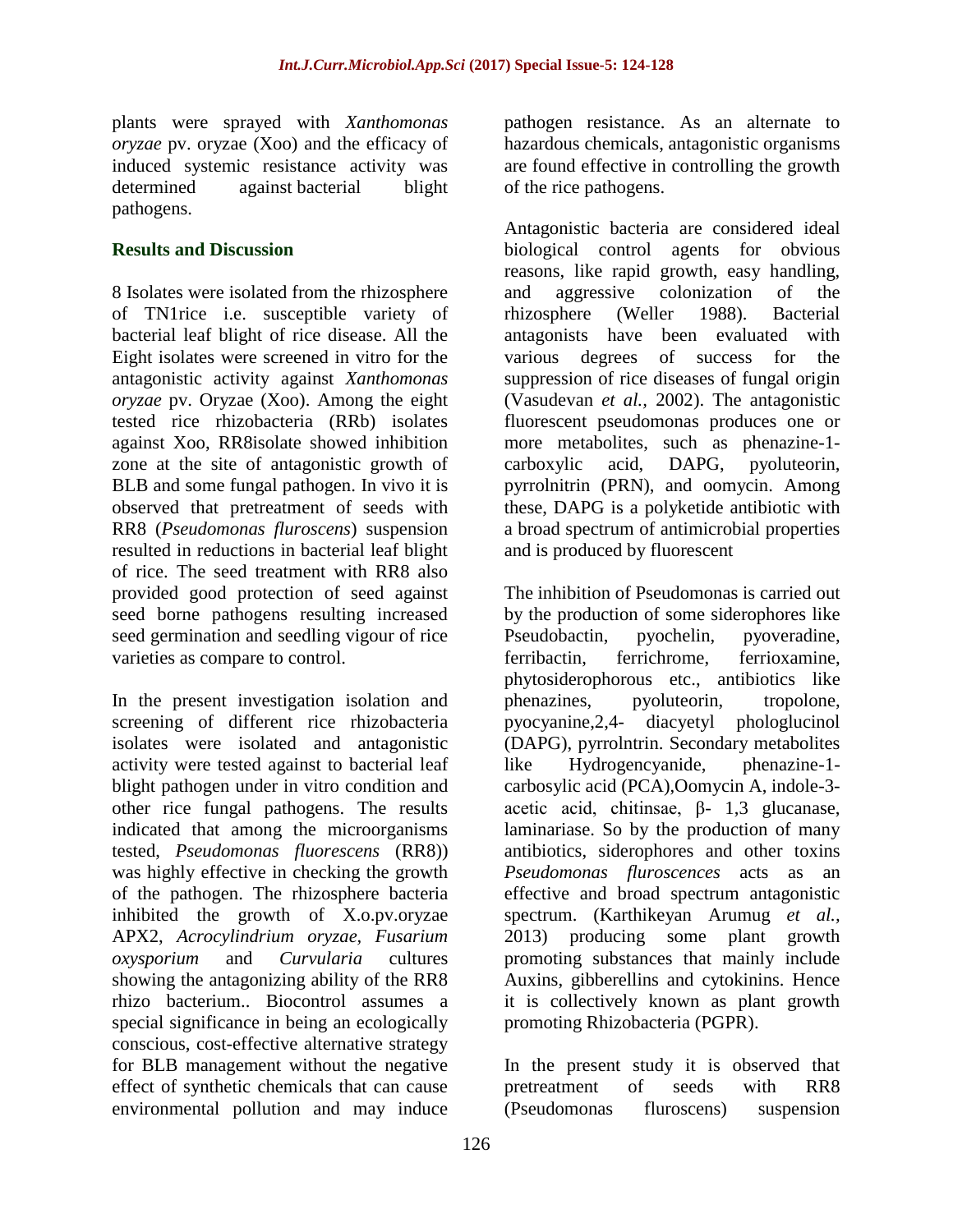resulted in reductions in bacterial blight these results correlate with the results of the present study. Hence from this it's concluded that by the production of many antibiotics, siderophores and other toxins antagonistic *Pseudomonas fluroscences* (RR8) inhabit the rice pathogens like

bacterial blight (BLB) pathogen *Xanthomonas oryzae* pv. Oryzae,. *Acrocylindrium oryzae* (Sheath rot of Rice), *Fusarium oxysporium* (wilt rot of Rice) and *Curvularia* species (Black kernel) effectively against the occurrence of Rice pathogens.







X.o.pv.oryzae APX2 X.o.pv.oryzae APX2 Treated with RR8



Antagonistic effect of RR8 on fungal pathogens